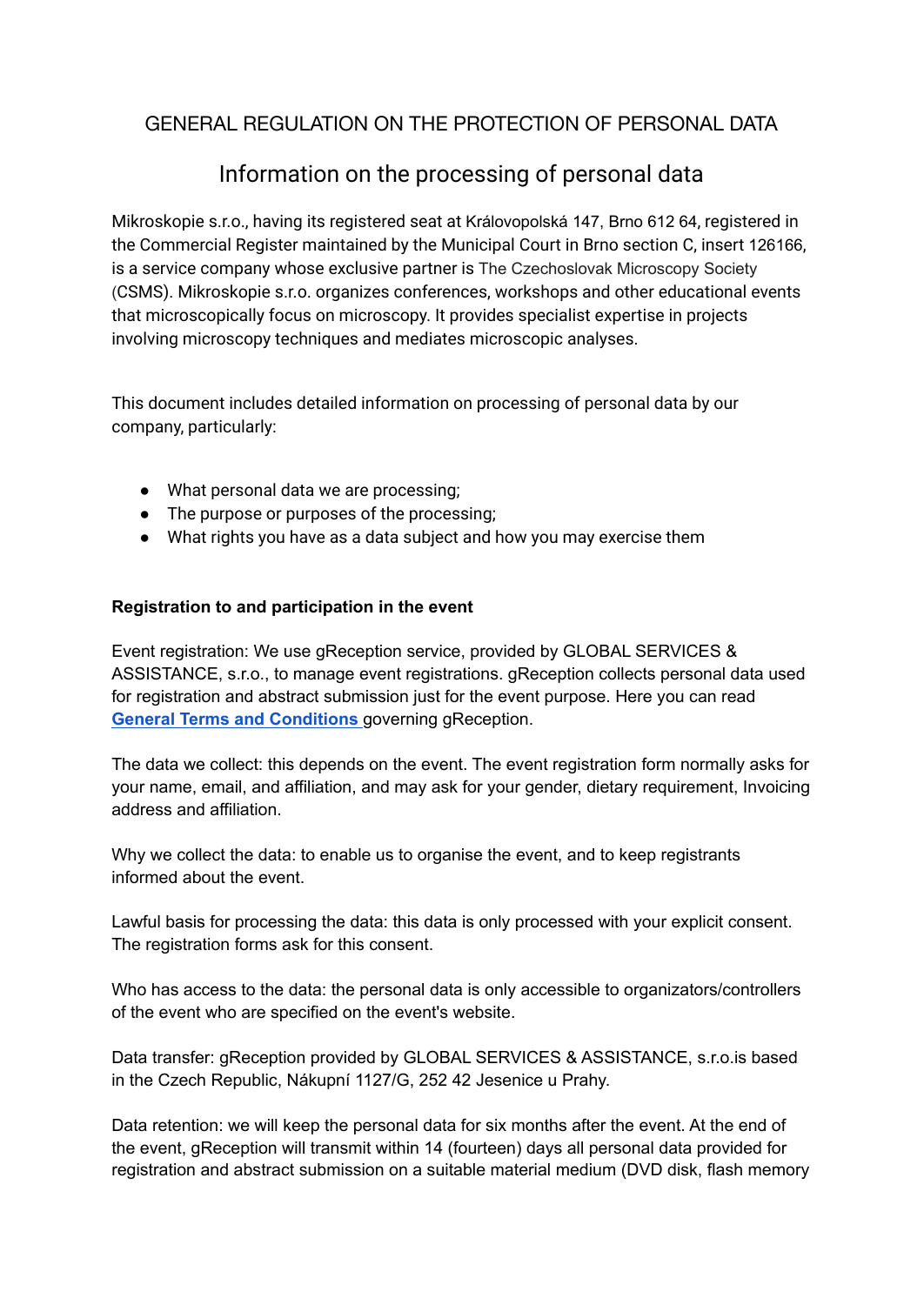card, HDD, depending on the size of the dataset) to Mikroskopie s.r.o. And all personal data collected on the side of gReception will be permanently removed, except where the storage of personal data is required by the law of the Czech Republic or the European Union.

## **Verification of conditions for provision of discounts, fee waivers during registration**

In case you request a lower registration fee or other benefit, which is conditional upon your age or your status, our company will require you to verify that you meet the particular conditions linked to the benefit you are requesting (verify your age, students statement etc.). With regard to that we may ask you to show us a copy of your ID card or a copy of a valid student card, etc. On your ID or student card there is your personal data which will be disclosed to our company. Our company will use the copy only for verification of the condition to provide you a discount for the registration fee to the event. This document will be retained for two months after the end of the event. Legal basis for such processing is the legitimate interest of the controller (event oraniser) in verification of conditions for provision of benefits.

#### **Abstracts submission**

If you provide the controller with your abstract for evaluation and/or inclusion in the expert programme of the event, the controller will process your personal data completed in the electronic form. You will be informed about inclusion/exclusion of your work by the controller.

Such processing is based in the legitimate interest of the controller on securing expert programmes of the event. Your personal data will be processed for this purpose by the controller during the event until the final conclusion of the event.

In case of subsequent publication of your work in connection with the event the controller will publish your name and surname, possibly degree, for the purpose of naming the author of the work. Such processing is based on legal obligation to which the controller I subject under the Copyright Act. Your personal data will be published for the same period as your work.

In case you grant your consent to publication of your e-mail address, the controller will publish it together with your abstract . The controller executes this processing for the purpose of allowing other participants or persons to contact you if they are interested in inviting you to similar events. This consent is voluntary and you may withdraw it at any time by contacting **info@16mcm.cz**

## **[Publication of the list of participants](https://guarant.cz/en/information-on-the-processing-of-personal-data/)**

In case you grant your consent to include your name and affiliation into the list of participants of the event to the organiser, the organiser will process your personal data to the extent stated in the wording of the consent for the purposes ofdisclosure of your personal information to other participants and all who organized the event. Legal basis for this processing is your consent.

Participant list will be included in the book of abstract (electronic version).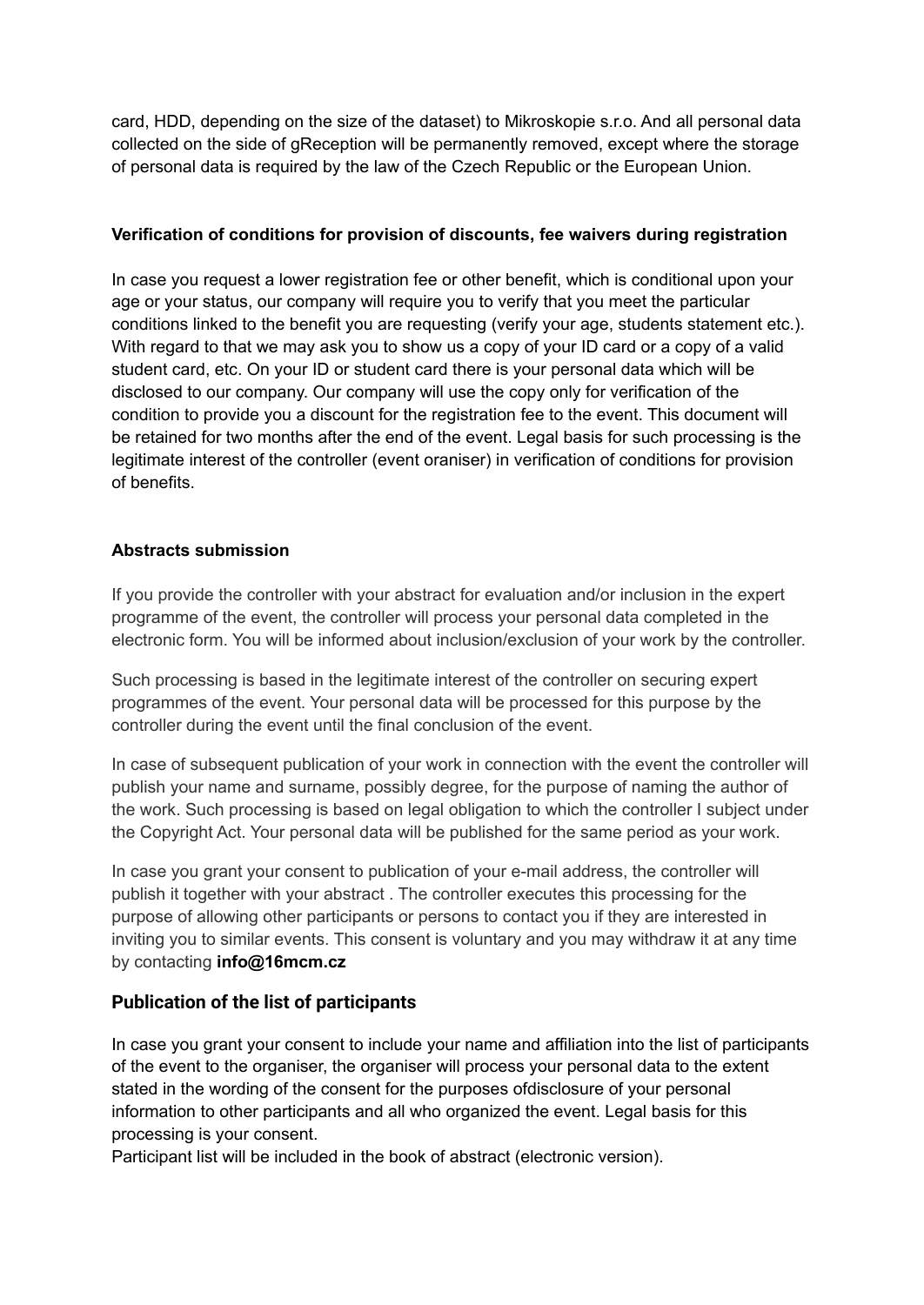This consent is voluntary and you may withdraw it at any time by contacting info@16mcm.cz. Such withdrawal is without affecting the lawfulness of processing based on consent before its withdrawal.

#### **Photographs, sound, video recordings according to the Civil Code**

Due to the fact that each participant has explicitly given his / her consent to the following as part of his / her registration, the event organizer may, without requiring further consent of the participant's use, publish pictures and videos taken during the event for reports of the event and/or in future marketing materials. By registering to this event attendees acknowledge and agree that photographs or sound or video recordings may be taken during the event that could include recognizable images or voices of those in attendance and these may be further reproduced and distributed on the event website.

The event is held in a public area, and we do not prohibit participants, exhibitors, sponsors, or media from photographing, video or audio-taping some event activities. The organizer reserves the right to use images taken at the event with your photograph and/or likeness on social media and/or in future marketing materials. The organizer is not responsible for third party use of your image. In case of any inquiries in connection with taking of photographs, sound and visual recordings you may contact the organizer at [info@16mcm.cz](mailto:info@16mcm.cz)

#### **Newsletters**

We use the MailChimp mailing service to send an electronic newsletter. The data we collect: the sign-up form for newsletters requires only your email address. In addition, Mailchimp records which newsletters you opened and which links you clicked on.

Why we collect the data: to enable us to send emails, to measure the success of the emails, to help us provide reports to funders, and to help us improve the newsletters Lawful basis for processing the data: this data is only processed with your explicit consent. The sign-up form asks for this consent.

Who has access to the data: the personal data is only accessible to Scientifika staff.

Data transfer: MailChimp is based in the United States and the data is held on servers located there.

Third party processors: the mailing lists service is run by MailChimp. MailChimp is certified to the EU-U.S. Privacy Shield Framework and the Swiss-US Privacy Shield, which are designed to protect your data in the U.S.. See also the Data Processing Agreement that customers in the EU sign with MailChimp. This outlines how your data will be processed by MailChimp.

#### **Website**

Third party processors: the web server was created using the hosting service [Wedos](https://www.wedos.cz/wp-content/uploads/2021/03/Politika_bezpecnosti_informaci.pdf) [internet,](https://www.wedos.cz/wp-content/uploads/2021/03/Politika_bezpecnosti_informaci.pdf) a. s. The website does not use and store any cookies.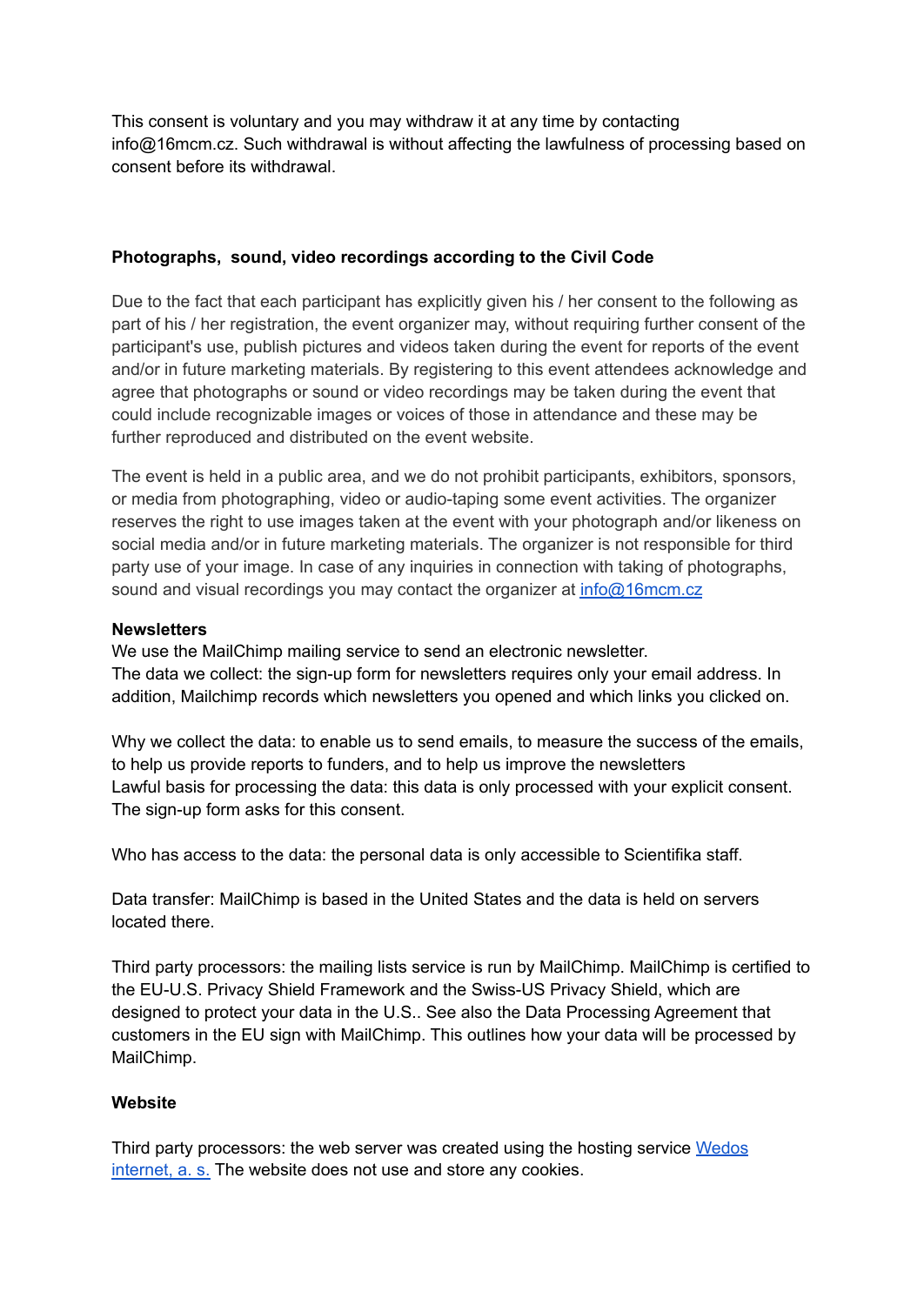#### **Other services**

In case you ordered other services during the event besides the registration to the event to (e.g. accommodation, transport etc.), we will process your personal data for the purposes of provision of theseservices.

For this purpose our company will process your personal data completed in the registration form or an order, particularly your name, surname, home address, address for invoicing, e-mail address, based on the service you have ordered.

Our company - Mikroskopie s.r.o. works with third service providers who offer additional services (hotels, taxi companies, restaurants etc.). For the purpose of provision of services provided by third parties, we will disclose your personal data to the specific service provider. You will obtain more details about the recipient of your personal data during our communication or based on your request.

We process your personal data for this purpose for the duration of respective event and/or provision of respective service, for the period of final settlement of the payment for service and final conclusion of the event and, furthermore, we store them for the period required by applicable laws (laws on accounting, tax laws).

# **Your Rights in Connection with the Processing of Your Personal** Data

As a data subject you have various rights particularly under Articles 15 to 22 of General Data Protection Regulation of the European Parliament and of the Council (EU) 2016/679 (known under term "GDPR").

## **Your rights**

- You may exercise your rights towards the organiser of the event.
- Before we start acting upon your request it may be necessary to verify your identification. This measure is necessary for the protection of your personal data, so we don't provide your personal data to a third person. In case you refuse to provide us with information allowing us to identify you, we will not be able to process your request.
- We will answer to your request without undue delay and in any event within one month of receipt of the request. In case it will be impossible to handle your request, we will inform you in the designated period about the prolongation of the period for answer by two months maximum (i.e. overall period will not exceed three months).
- We will use electronic means for the communication, e.g. we will receive and reply to all requests via email.